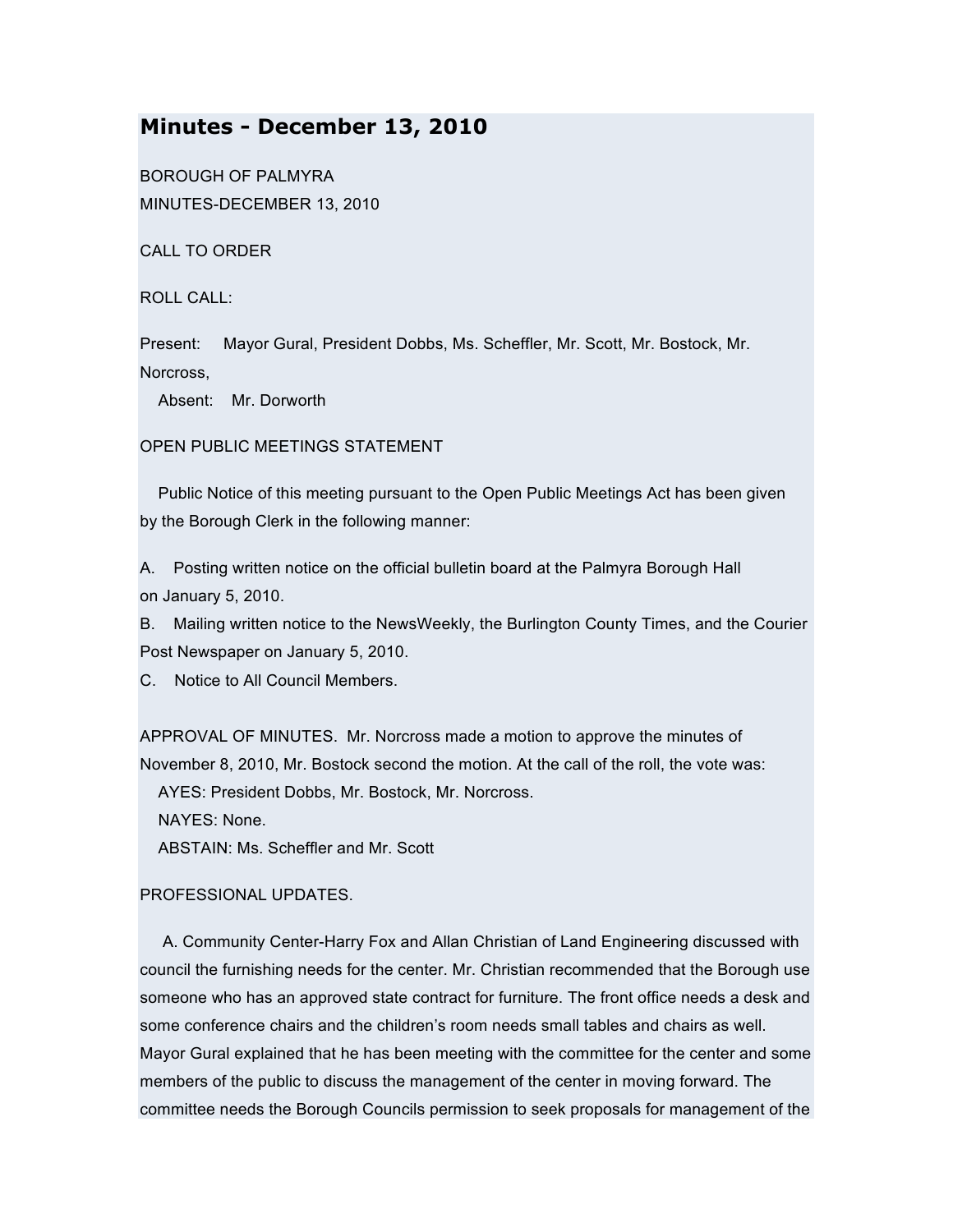center on behalf of the Borough with no cost to the Borough. The BID committee has requested use of the center for 1/7 for their monthly event. Mr. Christian explained that the furniture would not be delivered on time, it usually takes about three or four weeks. Mr. Bostock inquired why the council is considering ordering furnishings if someone else may use the center and have different needs than the Borough. Mr. Christian explained that all groups will need chairs and tables. Mr. Bostock suggested that the Borough define the market before ordering furnishings and that he disagrees with the process. Mayor Gural explained that is why Land Engineering is before council tonight to get the discussion started. Ms. Scheffler agreed that 1/7 is too close for ordering furniture and inquired what is the budget for the furnishings? Mr. Christian explained that there is \$30,919 with additional \$6,390 for furnishings. Mayor Gural explained that the intent was to come in with recommended items and see what council thought of the recommendations. The idea is too get the basic stuff like tables and chairs in there first and then look at what is needed for the rest of the center. Mr. Fox was requested to come to the meeting to get an idea of what is needed for starting the process. Mr. Bostock discussed that time is needed to review the uses of the center and what is needed. Mr. Norcross explained that groups are interested in the center for yoga classes, karate and art classes. Mayor Gural explained that they will talk to the groups wanting to use the center for what their needs are, but not everyone requesting use of the center will be able to use it. Mr. Norcross explained that an outside management company would control the site and have a full plan of scheduling and would have to have agreement for Borough activities first. Mr. Norcross discussed that it would be cost prohibitive for the Borough to oversee the center with employees. Mr. Bostock discussed that he agrees with having discussion with a management company and that they should be consulted on what is needed in the center. Mr. Norcross explained that the seniors need furniture now and that they are saving money by using the center instead of renting the church. Ms. Scheffler inquired as to what would be the Borough's responsibly and what would be the company's responsibilities. Mayor Gural discussed that it is a learning curve for now and that the council has learned a lot from Legion Field management. Mr. Schwering inquired if the management company would hire local residents to work in the center? Mayor Gural discussed that he is not asking council to vote on a management company tonight, but is looking for input and thoughts. Mr. Fox discussed that they would like to get the process of ordering the furniture started. Mr. Christian discussed renting some furnishings to see if they fit the need of the center. Ms. Scheffler explained that there was not enough time to have the center ready for 1/7 due to the holidays and that the opening should be pushed back to 2/7 for more time and also to get the word out. Mr. Fratto explained that the BID committee has had a lot of discussions and that a lot of people are anxious to use the center. All that is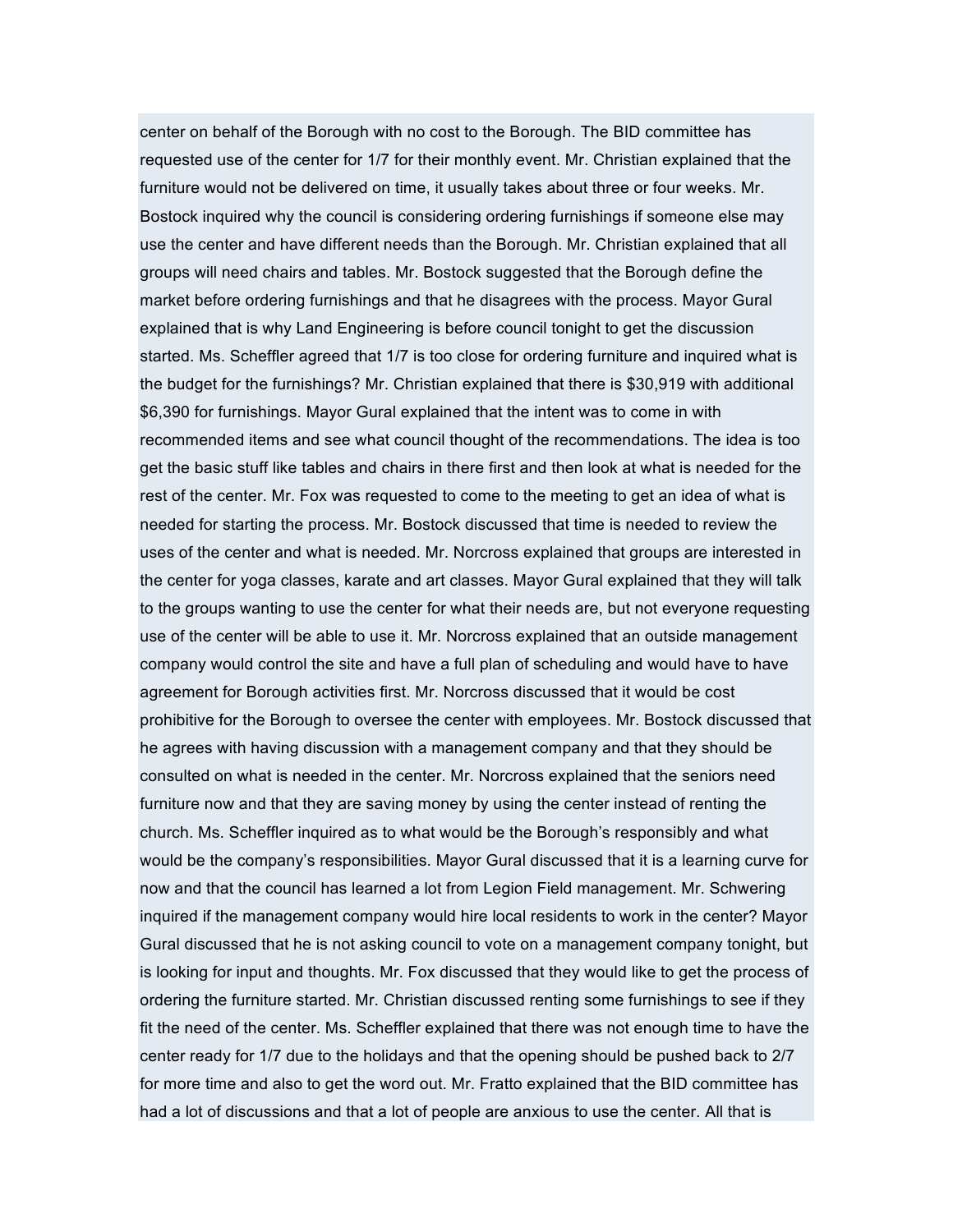needed is the basic furniture and desks for all organizations. Mayor Gural suggested that council members tour the center and look at the needs for furniture. Mr. Fox inquired if council was going to hold off the opening of the center until it was furnished. Mayor Gural requested the date that Mr. Fox expected it to be completed with a CO. Mr. Fox informed council that a reasonable date for opening would be about two weeks. Ms. Scheffler discussed that she is concerned if there is funding for the furnishings. Mr. Rosenberg is going to review the state contract rules and regulations and also the fact that the center is a redevelopment area.

Security System-Mr. Fox explained that there will be cameras throughout the center that will cover all the public areas and hallways. The outside of the center will also be covered and the system can be monitored by the police department. The proposals have come in around \$32,000. Mr. Scott inquired if it is the same system used at Legion Field? Mr. Fox explained that it was not the same brand but would have the same capacity. Mr. Scott discussed the damages that have been done at Legion Field and the skate park. Mr. Scott inquired why the officers cannot use the cameras to pinpoint the time the damages took place. Mr. Scott explained that he is not in favor of spending more money on a non-working system. Mr. Fox explained that Land Engineering did not do the specs for Legion Field, they were given the specs and the amount of funding that was available for the system. The specs for the security system at the center were completed by Land Engineering and that it will work for the center. Mr. Norcross explained the Borough got the best system for Legion Field that was affordable. Chief Pearlman explained that cameras are always a help, but they cannot cover every inch of an area.

ORDINANCE ON SECOND READING.

A. Ordinance No. 2010-18, An Ordinance of the Borough of Palmyra In The County Of Burlington New Jersey Appropriating \$10,500 For The Acquisition Of Computer Software For The Tax Office. This is for the Edmunds program for the sewer bills. Ms. Scheffler made a motion to open the public hearing on the ordinance, Mr. Bostock second the motion. All members present voted in favor of the motion. No one from the public wishing to be heard, Ms. Scheffler made a motion to close the public portion, Mr. Bostock second the motion. All members present voted in favor of the motion. Ms. Scheffler made a motion to adopt the ordinance, Mr. Bostock second the motion. At the call of the roll, the vote was:

AYES: President Dobbs, Ms. Scheffler, Mr. Scott, Mr. Bostock and Mr. Norcross. NAYES: None. The ordinance was adopted on second and final reading and will take effect after publication according to law.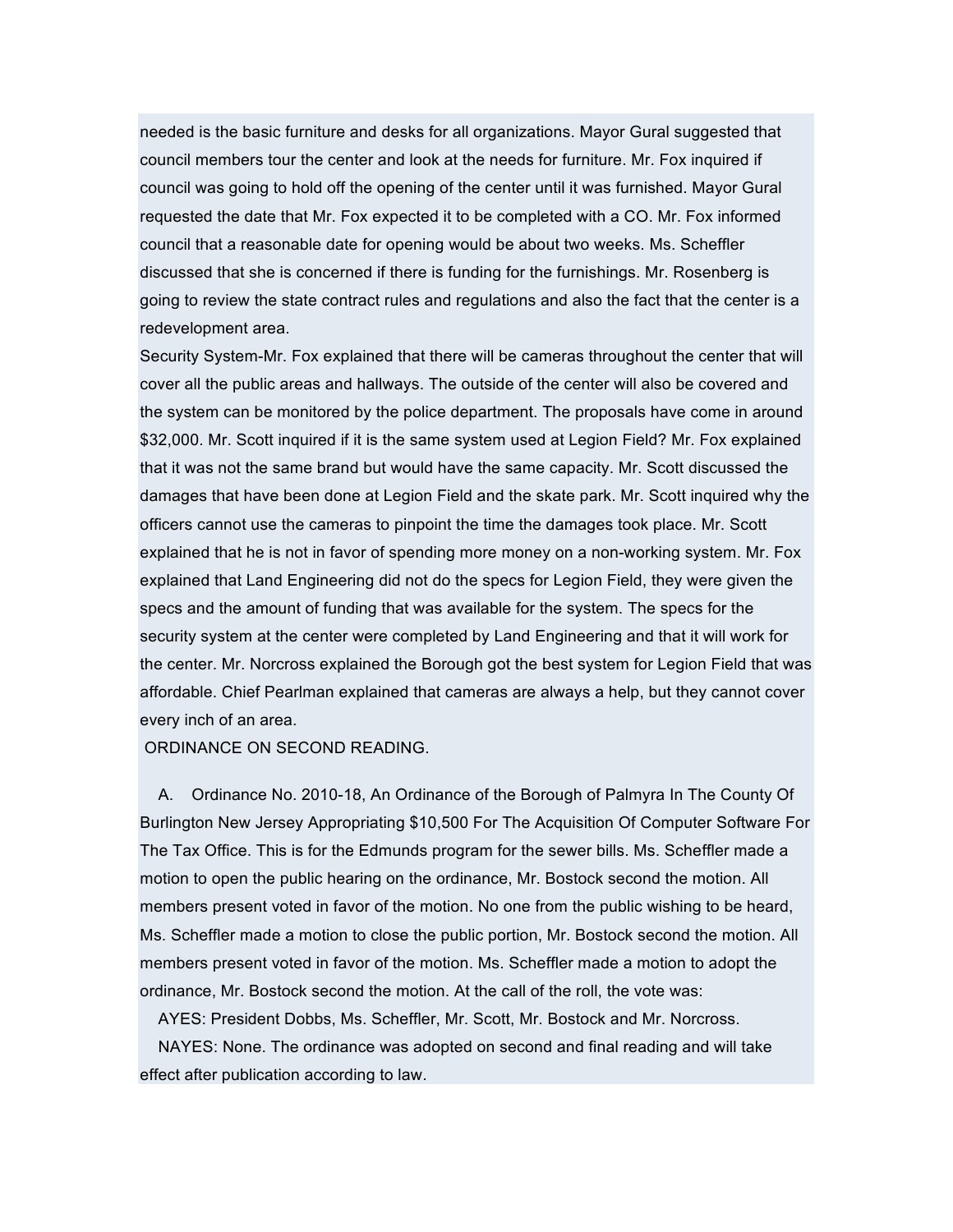# ABSTAIN: Mr. Scott COORESPONDENCE.

A. Ethel Hardy Park- Mayor Gural announced that the Borough had been awarded funds in the amount of \$57,600 for improvements to the park from Burlington County.

B. PARIS grant- Mrs. Sheipe explained that this was the kick off meeting for a grant that was award to most of the municipalities with the County for record storage and management.

# NEW BUSINESS.

A. Resolution 2010- 175, Resolution Requesting Approval of Items of Revenue and Appropriation N.J.S.A. 40A: 4-87 Byrne Justice Assistance Grant (JAG)-Recovery Act (chapter 159). Chief Pearlman explained that this was a federal grant and the funds were received after the budget was adopted. Ms. Scheffler made a motion to approve the resolution, Mr. Norcross second the motion. At the call of the roll, the vote was:

AYES: President Dobbs, Ms. Scheffler, Mr. Scott, Mr. Bostock, Mr. Norcross. NAYES: None.

B. Resolution 2010-176, Resolution Authorizing Payment For Health Care Waiver Coverage. Mayor Gural explained that this resolution was to reimburse employees or councilmember's who did not take the health care coverage from the Borough. Mr. Norcross made a motion to approve the resolution, Mr. Bostock second the motion. At the call of the roll, the vote was:

AYES: President Dobbs, Ms. Scheffler, Mr. Bostock, Mr. Norcross. NAYES: None. ABSTAIN: Mr. Scott.

C. Resolution 2010-177, Resolution Requesting Subordination Of Mortgage. Ms. Scheffler made a motion to approve the resolution on the condition of the agreement being reviewed by Mr. Rosenberg, Mr. Bostock second the motion. At the call of the roll, the vote was:

AYES: President Dobbs, Ms. Scheffler, Mr. Bostock, Mr. Norcross. NAYES: None. ABSTAIN: Mr. Scott.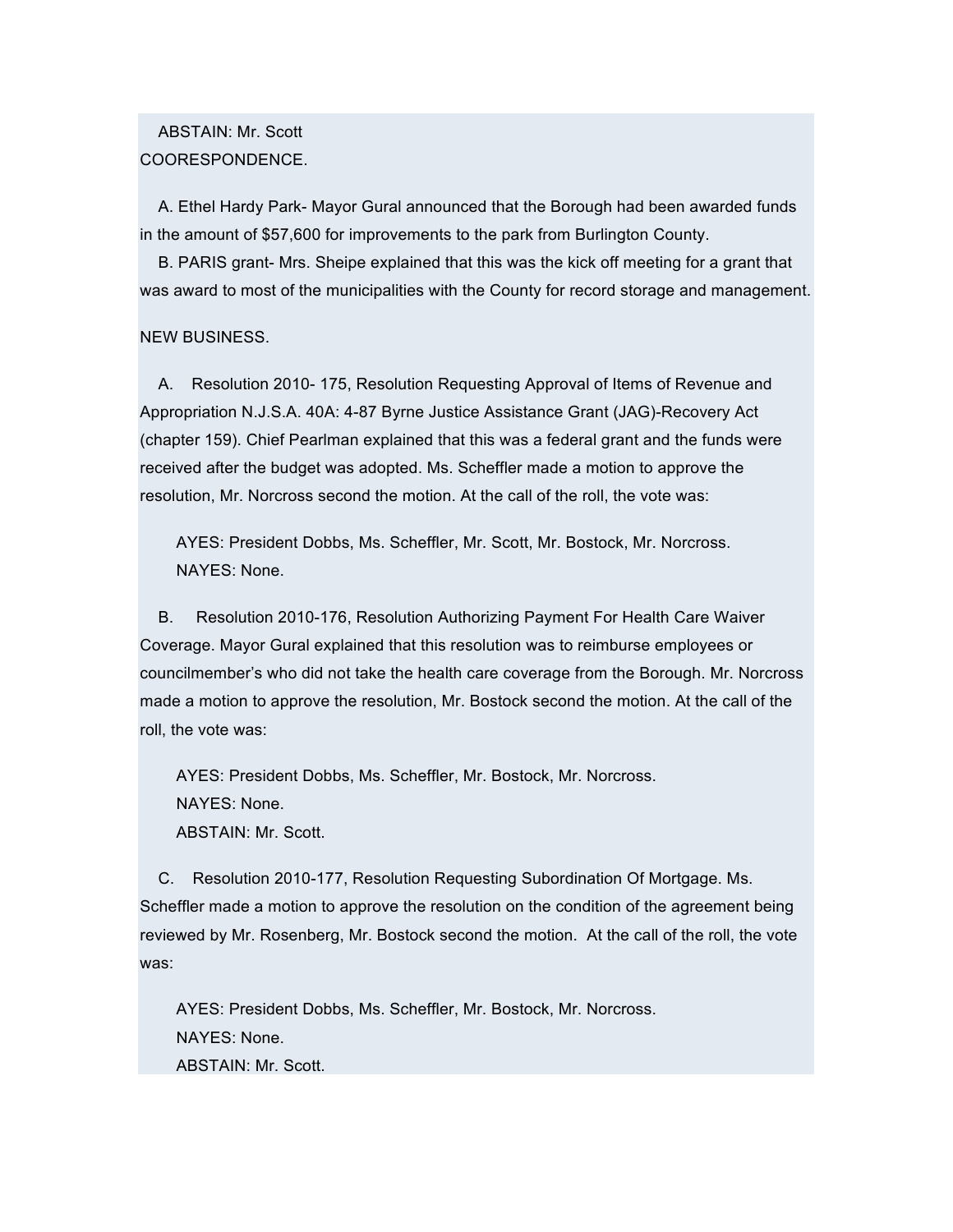D. Resolution 2010-178, Resolution Of Cancellation of Taxes Due To Subdivision and Reduction of Assessment. Mr. Bostock made a motion to approve the resolution, Mr. Norcross second the motion. At the call of the roll, the vote was:

AYES: President Dobbs, Ms. Scheffler, Mr. Scott, Mr. Bostock, Mr. Norcross. NAYES: None.

E. Resolution 2010- 179, Resolution Canceling and Refunding Deduction For 2009. (taxes). Ms. Scheffler made a motion to approve the resolution, Mr. Bostock second the motion. At the call of the roll, the vote was:

AYES: President Dobbs, Ms. Scheffler, Mr. Scott, Mr. Bostock, Mr. Norcross. NAYES: None.

F. Resolution 2010-180, Resolution Authorizing The Mayor To Execute Assignments Of Mortgages For NPP. Ms. Scheffler made a motion to approve the resolution, Mr. Bostock second the motion. At the call of the roll, the vote was:

AYES: President Dobbs, Ms. Scheffler, Mr. Scott, Mr. Bostock, Mr. Norcross. NAYES: None.

G. Resolution 2010-181, Resolution Authorizing The Payment Of Bills. Mr. Norcross made a motion to approve the resolution, Mr. Bostock second the motion. At the call of the roll, the vote was:

AYES: President Dobbs, Ms. Scheffler, Mr. Bostock, Mr. Norcross.

NAYES: None.

ABSTAIN: Mr. Scott.

H. Motion Approving To Advertise For Tree Maintenance Contract. Ms. Scheffler made a motion to have the Borough advertise for tree maintenance, Mr. Bostock second the motion. At the call of the roll, the vote was:

AYES: President Dobbs, Ms. Scheffler, Mr. Scott, Mr. Bostock, Mr. Norcross.

NAYES: None.

# DISCUSSION ITEMS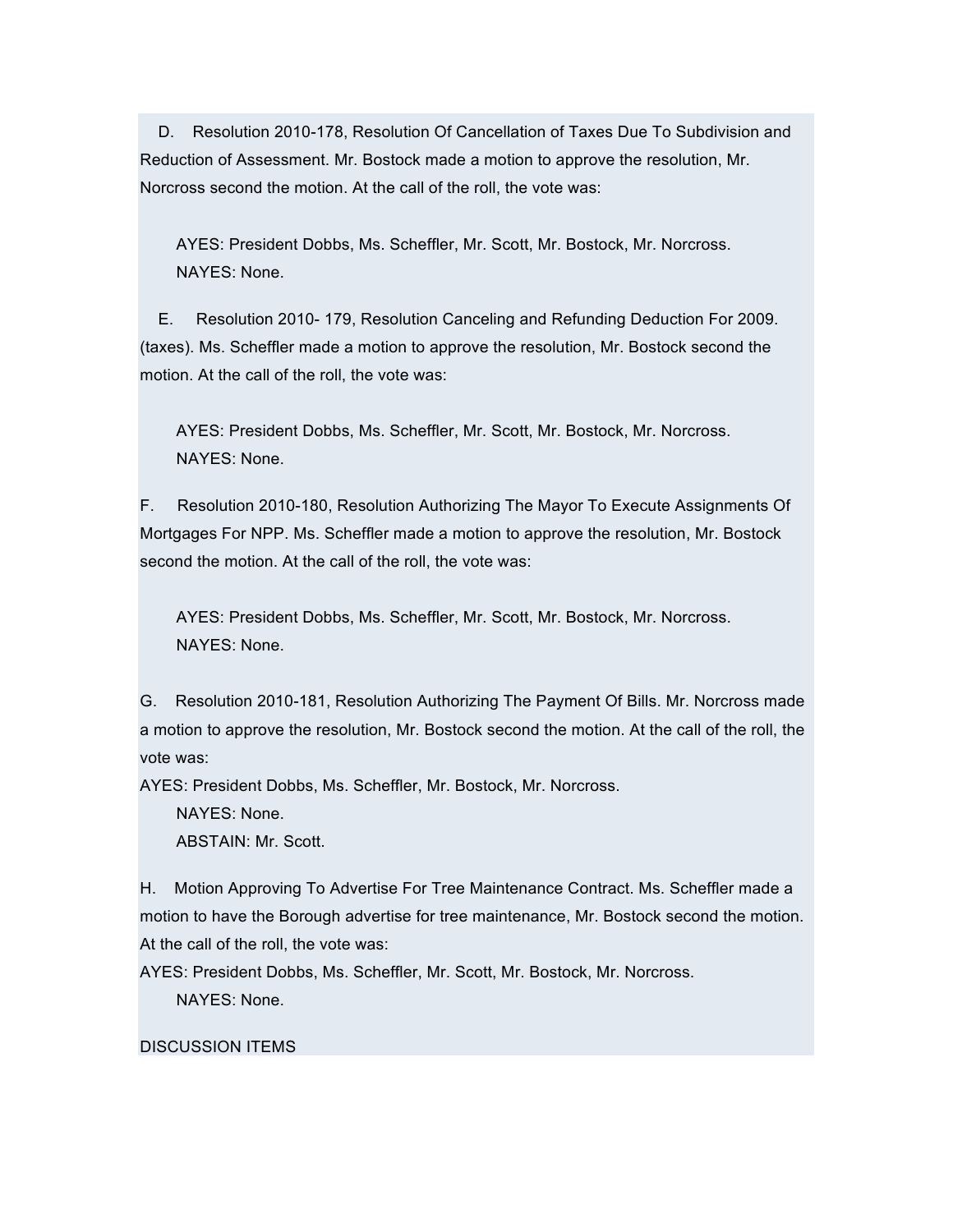A. Discussion on Tax Assessor applications. Mayor Gural requested that the Adm & finance committee review the applications for recommendations at reorganization in Jan.

B. Discussion on leaf contract disposal. Mr. Rosenberg explained that all of the permits are in Fillit name and if council agrees to the price he will prepare a contract. Mr. McCleary explained that the original resolution only allowed him to spend so much and he is going over the limit. Mayor Gural inquired if Mr. McCleary had an estimate of how much more was needed. Mr. McCleary replied that he was on the last two weeks of collection. Council will do a resolution of amendment at the January meetings.

C. Discussion on four-way stop signs (Garfield & Wallace). Mayor Gural discussed that other locations are also in need of stop signs and that a list needs to be started and maintained. Chief Pearlman informed council that there was a recent accident at the intersection and a stop sign would not have helped. Ms. Scheffler discussed the intersection at Morgan and the cross tracks. Chief Pearlman discussed that the residents of Garfield are also complaining about speeding.

D. Discussion on On-line Auctions. Chief Pearlman explained that he and CFO Linda Lewis had met with representatives about the on-line auction. There would be no cost to the Borough the company takes a percentage of the sale. The auction would be similar to e-bay and council only has to take action when it is time to do an auction.

E. Discussion on Borough owned lots. Mayor Gural discussed that the residents were informed about the borough's desire to sell the lots and that they will have an opportunity to purchase them. Mr. Rosenberg will prepare a resolution authorizing the borough to sell the lots to adjacent owners.

F. Discussion on Hill Street. Mr. Norcross explained that the residents were supposed to return after having a neighborhood meeting and let council know of their decision. Mayor Gural requested that this be put on for discussion in Feb. 2011.Mr. Rosenberg inquired about some of the residents concern that their properties were located in Cinnaminson. Mr. Fox replied he had reviewed the tax maps and Hill Street is located in the Borough of Palmyra.

G. Discussion on revalue proposals. Mr. Rosenberg informed council that two bids for the revaluation was submitted to the Borough and that he will review them for the next meeting in 2011.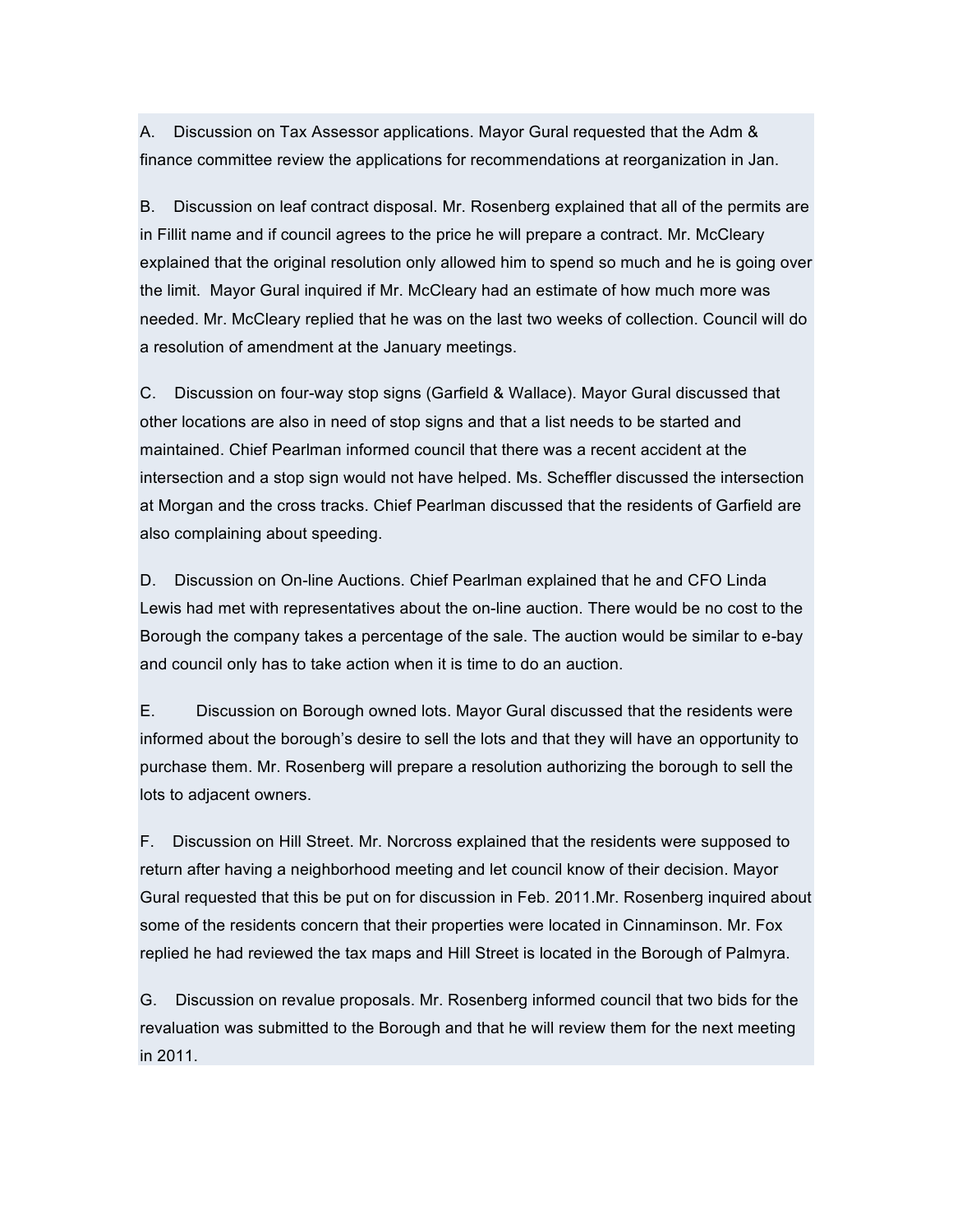H. Discussion on concession stand report. Mr. Scott explained that he had requested a break down on the report. Mr. Norcross reviewed the report with council giving the deposits and account balances. The stand is about \$2100. to the positive. Mr. Scott inquired if that is enough to start the next season. Mr. Norcross explained that the stand has hired senior citizens as well as students from Palmyra. Mayor Gural discussed that the expense will be look at, but that the stand is an asset to the community.

#### COMMITTEE REPORTS.

Mr. Norcross reported that the heat is currently working in the building and that the court room heaters are not to be touched by anyone. They are set at a control temperature to help with the heat. Mr. Norcross discussed that the salt barn is complete and that the company that installed it did an excellent job. The tree lighting was a success and thanks to Melissa and Tracy for their help with the parade and Santa. On December 23rd the high school band will play at the band shell.

Mr. Scott reported that public works has picked up 1260 yards of leaves and also some concrete. They helped with over 2,000 new recycling bins to be delivered.

Mr. Bostock reported that the revenues are down in the construction from last year and that they are working on code compliance with the downtown area.

Mr. Schwering informed council that the students enjoyed the trip to the Battleship New Jersey and met with Congressman Andrews. Mr. Norcross thanked the students for helping that day with clean up.

# PUBLIC COMMENTS.

Ms. Scheffler made a motion to open the meeting for public comments, Mr. Norcross second the motion. All members present voted in favor of the motion.

Mr. Fratto-Broad Street inquired if the large recycling bins were only for residential properties? Mr. McCleary explained that due to the parking of the vehicles, the county is still working on a plan for the future to have the businesses use the large buckets. Mr. Fratto reported that the BID committee is continuing to meet. There was a trolley ride that was a huge success, with Dickens characters in costumes. The BID is planning a movie night for January and a sock hop for January. Mayor Gural thanked Mr. Fratto for his efforts in helping get the BID started.

Mr. Kobalat-213 West Broad Street discussed with council his sewer bills and the large increase in the bill. He had contacted five other towns in the area and they charge a lot less than the Borough. Mr. Cobalt explained that his sewer bill is \$19,000 and that it is putting him